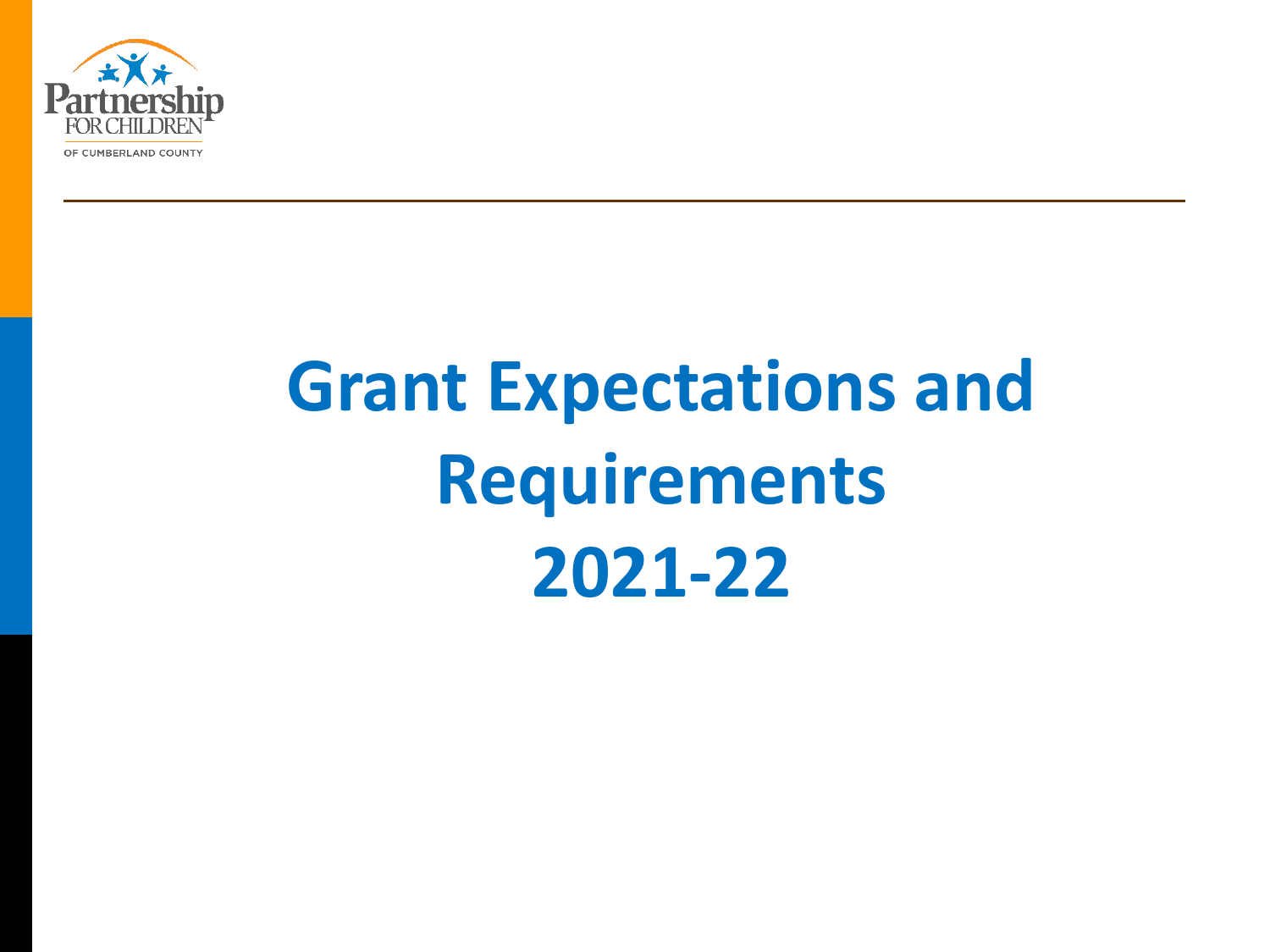

# **We Want To Thank You!!**



Whatever this chair is going through, I can relate.

We appreciate all the work you put in during the final quarter of 2020-21 to assist with completing Formal Site Visit reports AND submitting your 4th Quarter and Year-End reports.

While not without challenges, we were all happy when the last button was pushed on the NCPC year-end report submissions.

And we were all…plumb tuckered out!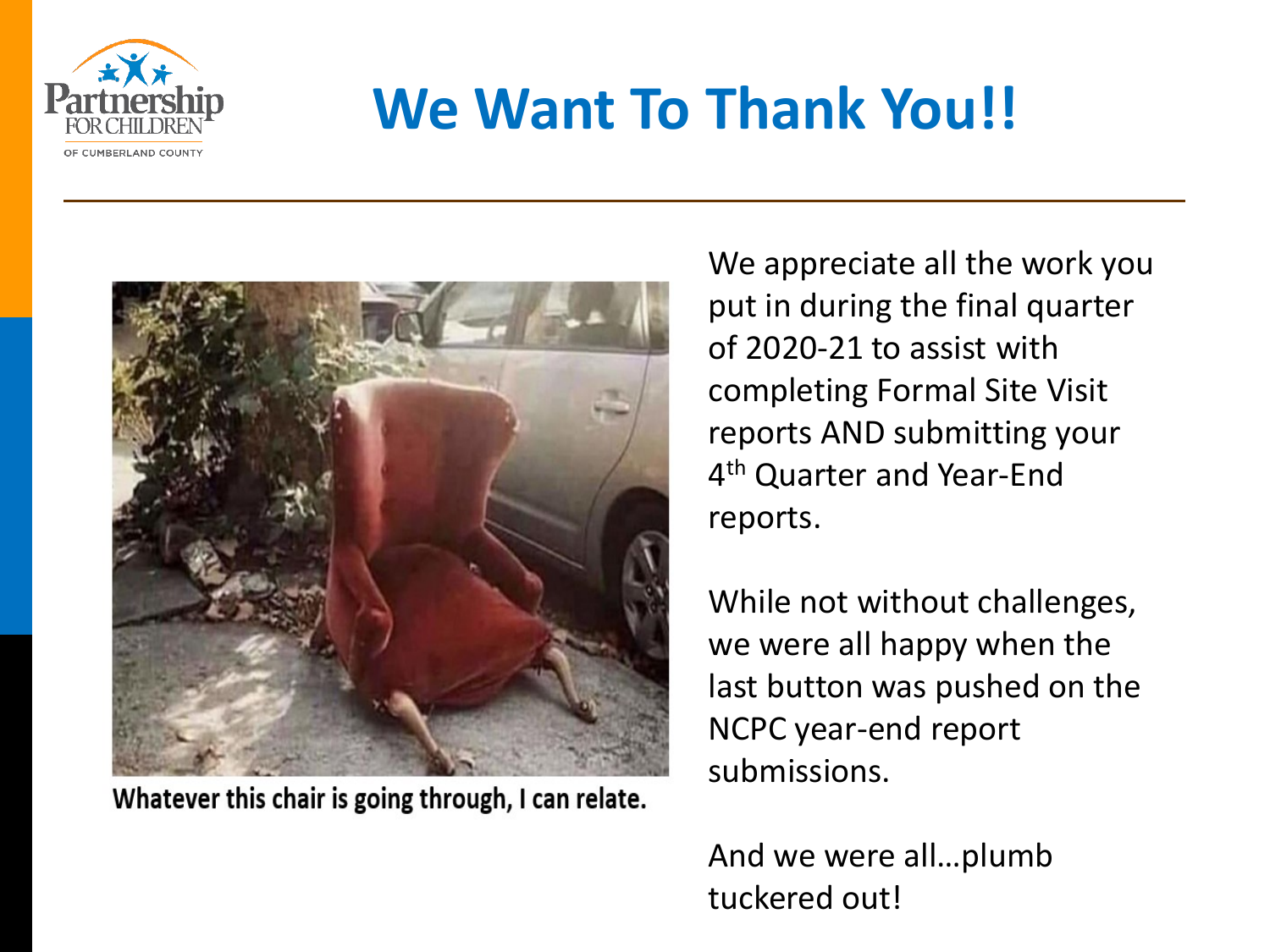

# **Welcome Cumberland County Health Department!!**

*Cumberland County Health Department is our new Direct Service Provider for the Child Care Health Consultant activity. They have two positions funded through two different grants.* 

*We look forward to working with Dr. Green and her team!* 

*Welcome!* 

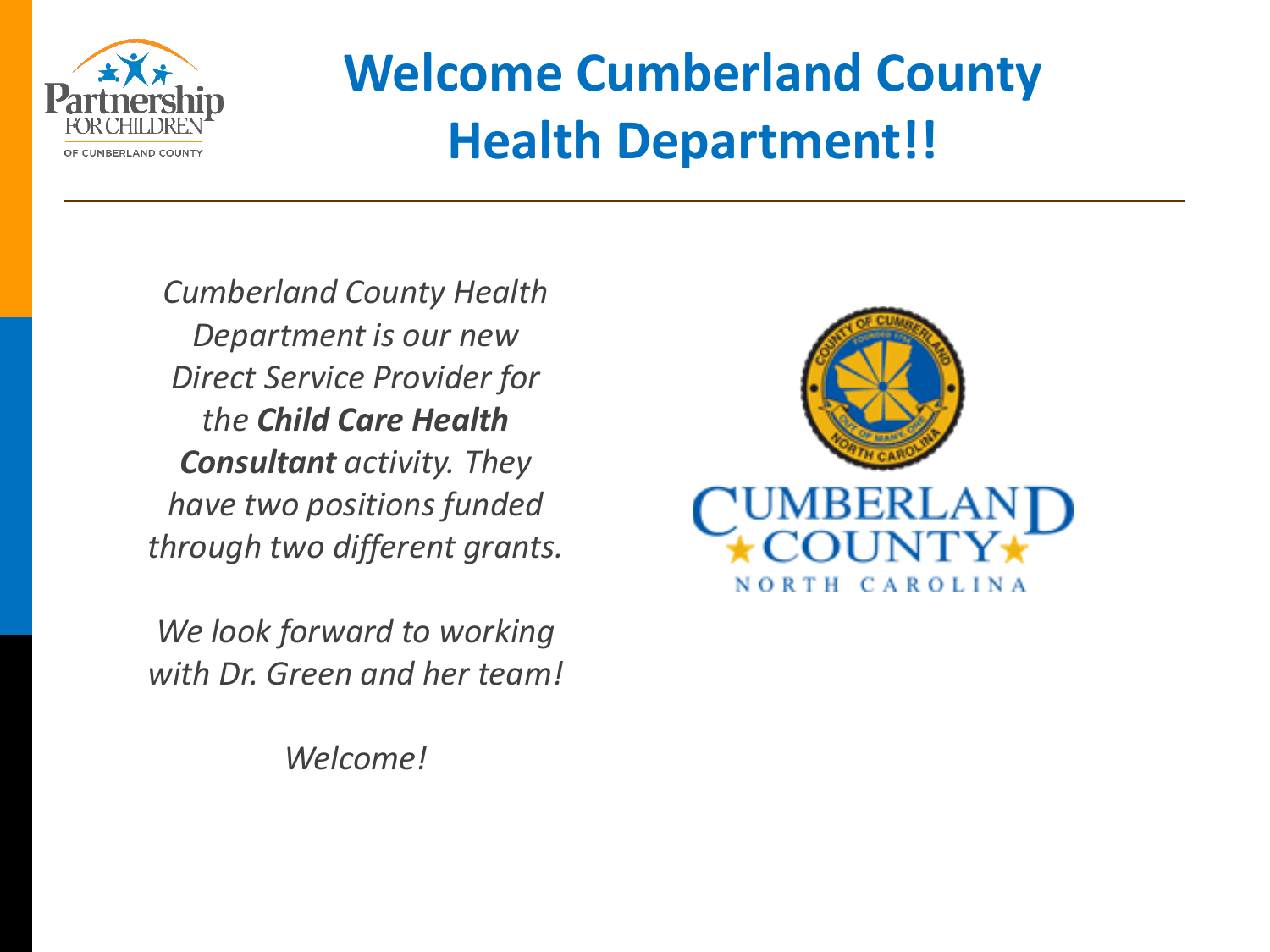

# **Congratulations Family Connects!!**

*Family Connects planning started three years ago. Through three successful grants – Smart Start (State), the Cumberland Community Foundation (Local), and the Preschool Development Grant (federal), PFC is partnering with Carolina Collaborative Community Care (4C) and Cape Fear Valley Regional Medical Center to begin implementation of newborn home visits for babies from Cumberland, Hoke, and Robeson counties. 4C has the distinction of having the most external activities as a Direct Service Provider, including Family Connects, ABCD, and Reach Out and Read.*

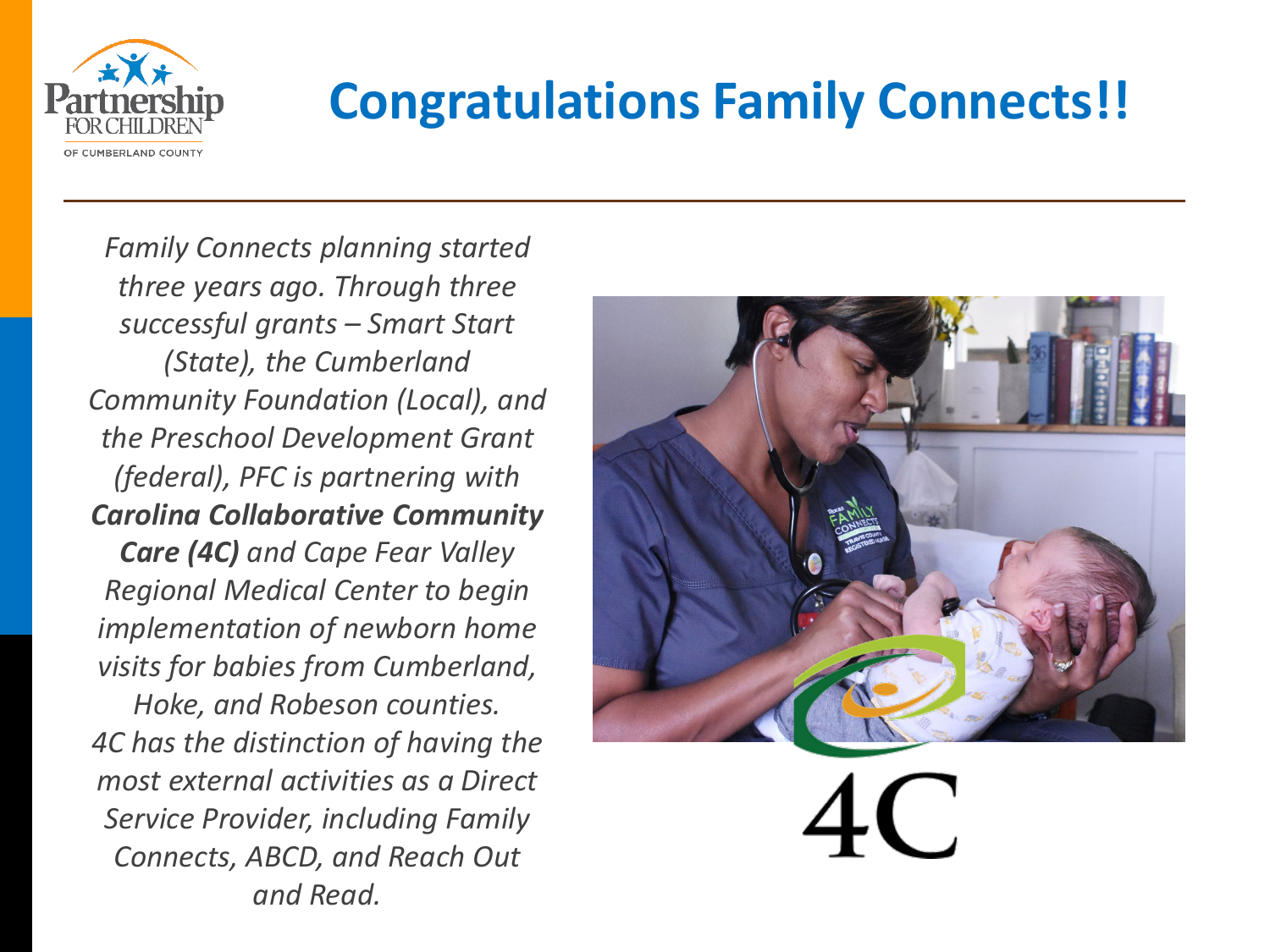



# **Key to Effective Grant Management**

- Quarterly Reports/Program Progress Reports (PPR) on time
- Formal Site Visits (FSV) at least once during third quarter, sometimes more frequently.
- $\cdot$  Tell us about program modifications requiring a change to your activities, outcomes, or what you track (e.g., CAD, logic model, or GEMS modifications)
- $\div$  Changes to the point of contact / key personnel
- Change in budget Contact Anna Hall and cc Pamela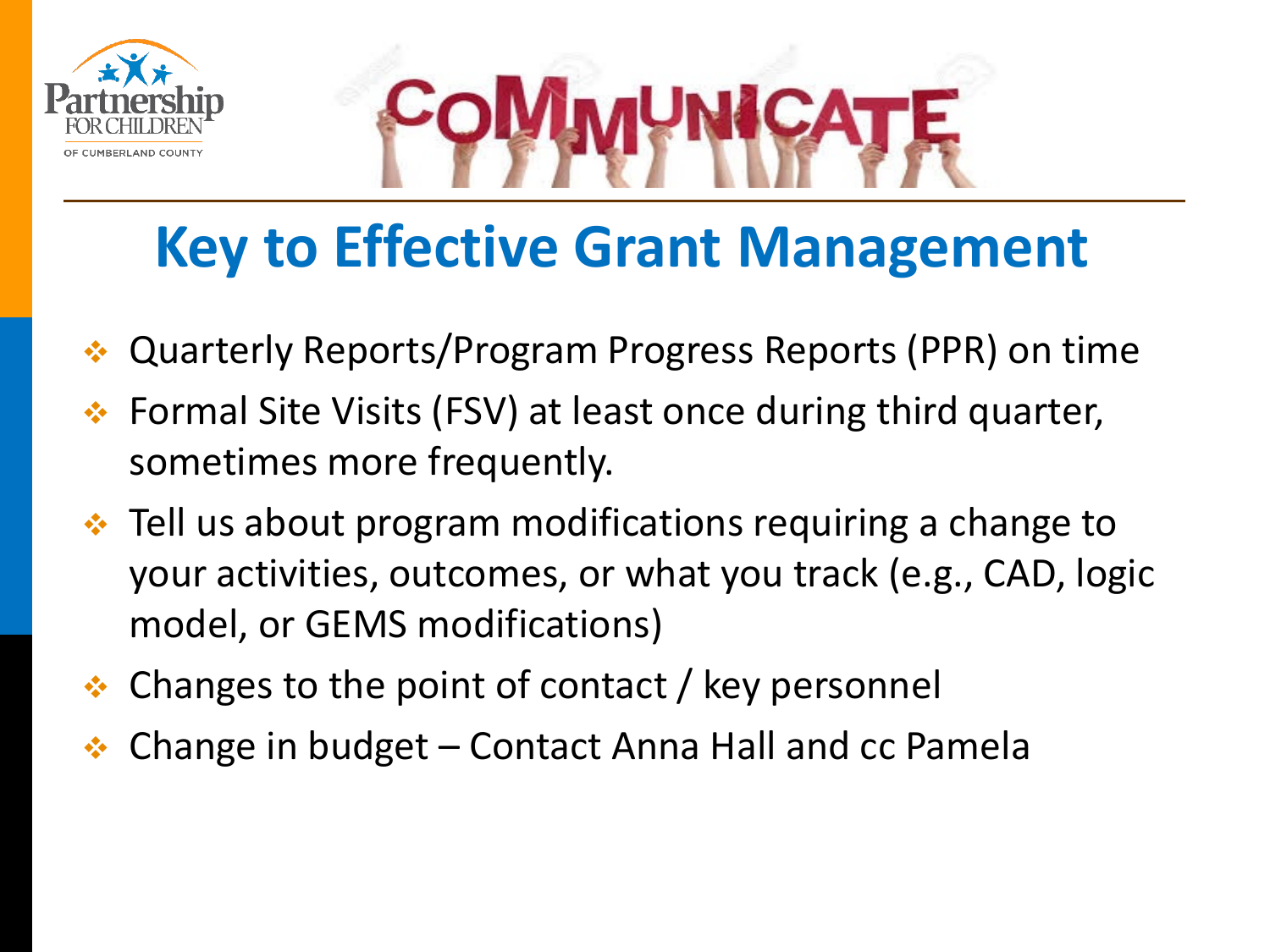

#### **Smart Start**

## **Grant Expectations and Requirements**

#### **Document for Review and Signature (DocuSign)**

#### **Example 2 Contract Activity Description (CAD)**

What you agreed to provide and measure for Smart Start. *(Are changes needed?)* 

#### **Logic Model**

- How do you know who to provide services to? *(Established Need)*
- Who do you provide them to specifically? *(Target population – has this changed since allocation?)*
- How do you track activities? *(Outputs)*
- How do you track results? *(Outcomes)*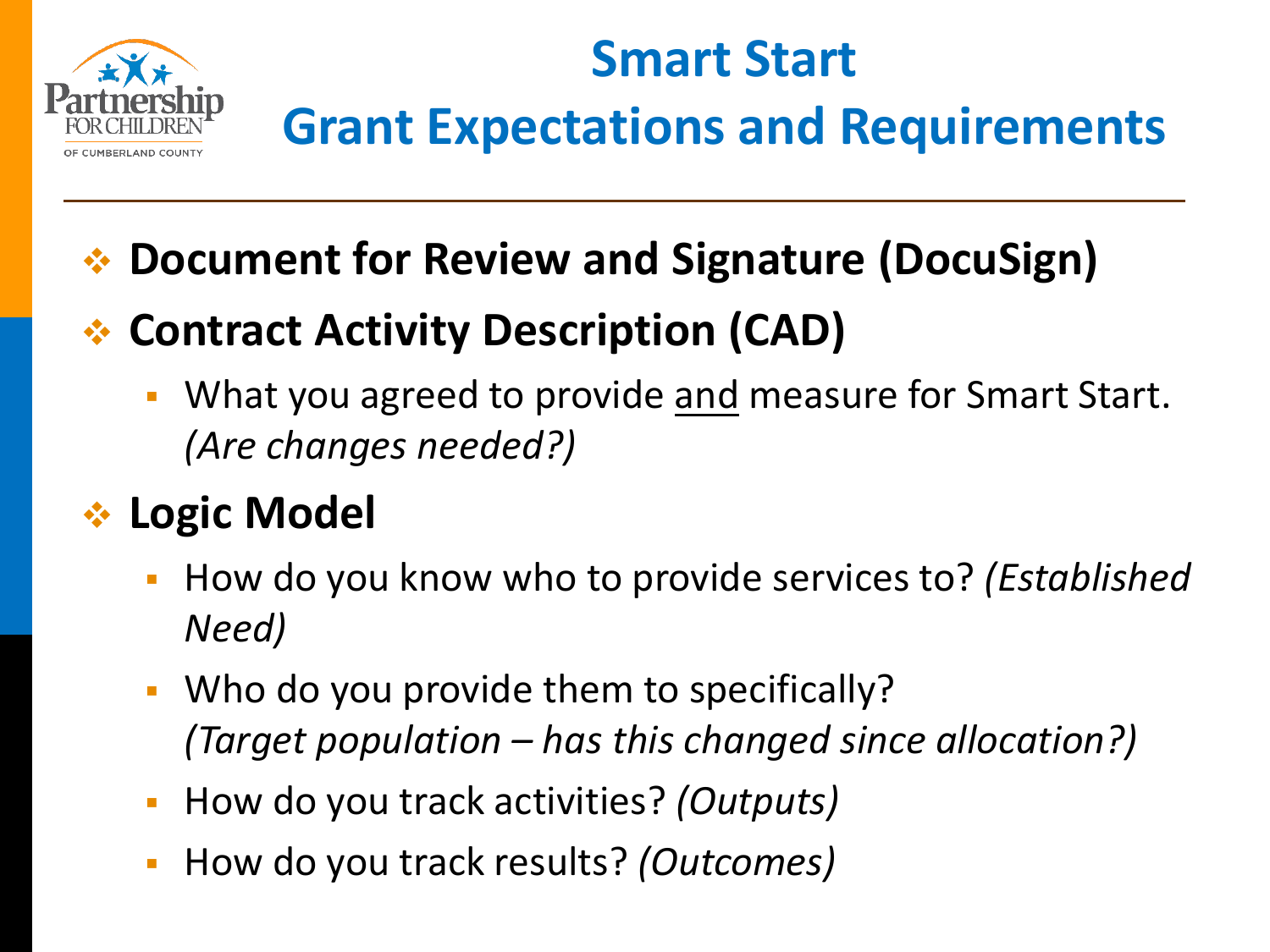

- **Contact Information Form** (*sent electronically*)
- **Media Consent Form** (*sent electronically*)
- **Dates for Reporting Outputs, Outcomes, and Program Progress Reports**

|                         | Quarter                             | Due Date to PFC  | Due Date to NCPC |
|-------------------------|-------------------------------------|------------------|------------------|
| 1 <sup>st</sup> Quarter | July 1 through September 30, 2021   | October 15, 2021 | October 31, 2021 |
| 2 <sup>nd</sup> Quarter | October 1 through December 31, 2021 | January 15, 2022 | January 31, 2022 |
| 3 <sup>rd</sup> Quarter | January 1 through March 31, 2022    | April 15, 2022   | April 31, 2022   |
| 4 <sup>th</sup> Quarter | April 1 through June 30, 2022       | July 15, 2022    | July 31, 2022    |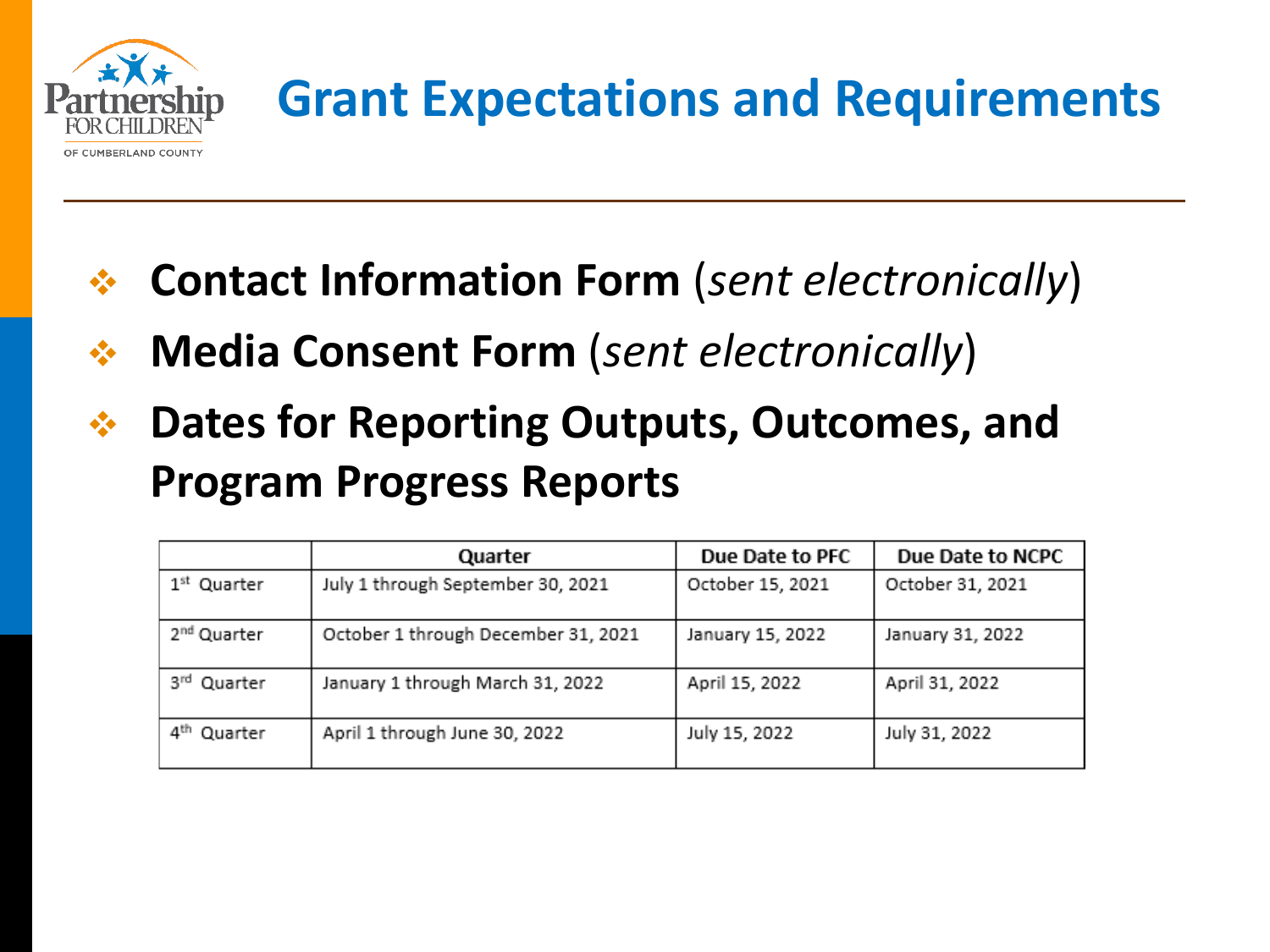

**Questions for Review**

#### **Grant Expectations and Requirements Questions**

- **Programmatic Requirements**  has the activity model been modified at the national, regional, or state level? If so, update model on file with PFC.
- **Reporting Outputs and Outcomes**  has anything changed in the way you deliver **services**, **or** in your **program activities**?
- **Review CAD and Logic Model for changes**. If you still need to consider a CAD change, please request a meeting with Pamela Federline for assistance.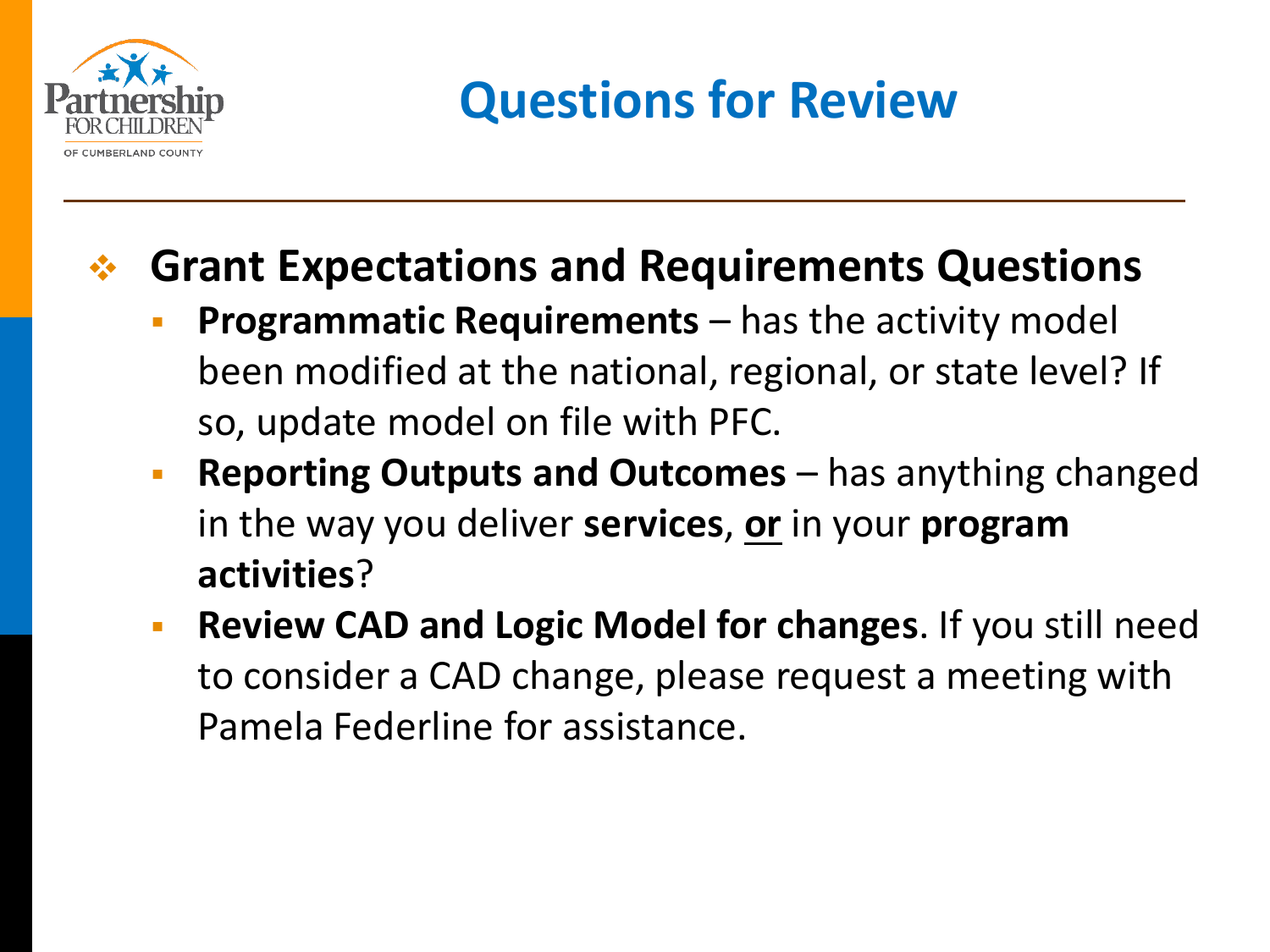

## **Programmatic Requirements**

- **Routine Manager Review**  Review *Quality Assurance Report* to assist with missing data and accuracy
- ◆ **Desktop Monitoring** Review of program implementation and data *prior to* NCPC report submission
- **Quarterly Reporting –** Target Report/PPR review for accuracy *before* submission (GEMS users); Data review for non-GEMS users
	- Let us know when GEMS quarterly Program Progress Reports (PPR) are completed (remember to hit SUBMIT)
	- After the quarterly reports have been submitted to P&E, DSP staff **must** notify our team **prior to** making changes to data in GEMS.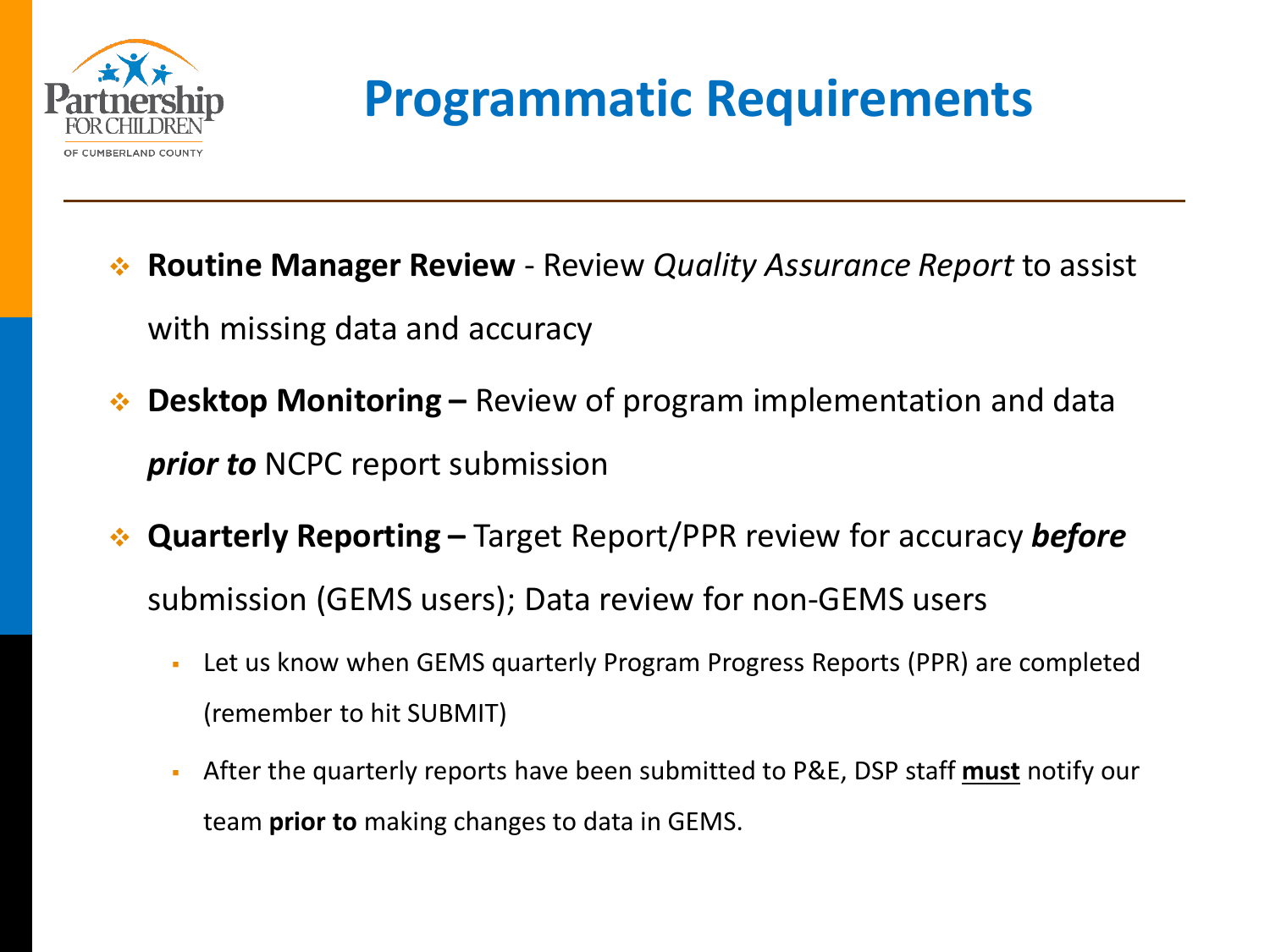

## **Programmatic Requirements**

- ◆ **Documentation** Submit in GEMS or send to your assigned QA Specialist; Submit all supporting files/data (i.e., Excel rather than .pdf files for data)
- **Formal Site Visit**  We will begin this process earlier, and incorporate things we have learned and benefitted from with this year's process.
- **COVID Surveys** will be requested at mid-year and year-end.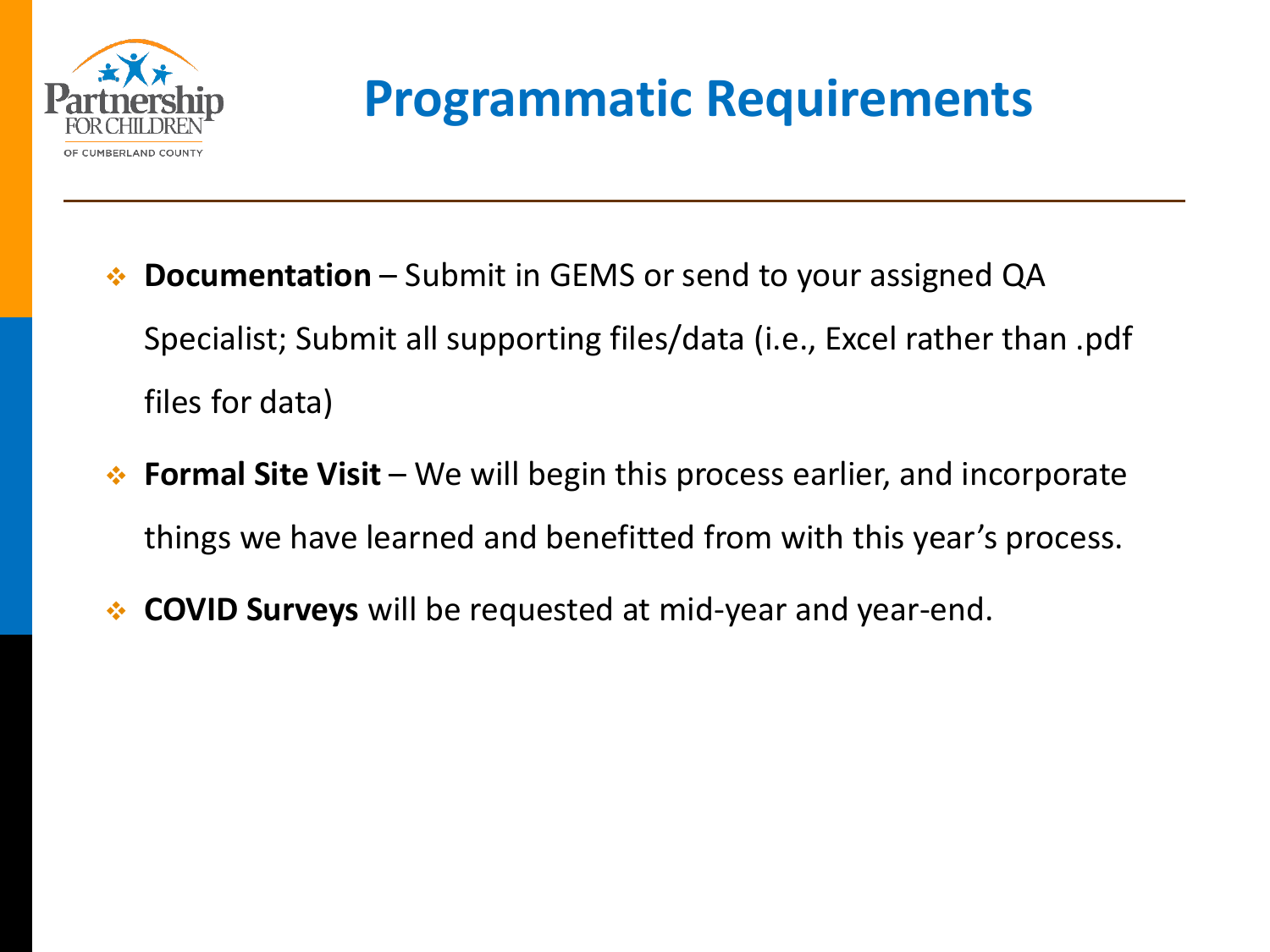

## **Outputs vs. Outcomes Sample**

Parents for Higher Education (PFHE)

#### **Outputs – Agreed on activities measured by Quarter**

|                      | Q1 | Q <sub>2</sub> | Q <sub>3</sub> | Q4 | 2020-2021<br><b>YTD</b> |
|----------------------|----|----------------|----------------|----|-------------------------|
| # of children funded | 25 | 3              | $\overline{4}$ |    |                         |

#### **Outcomes – Expected results measured Mid-Year and Year-End**

| Average star rating for subsidized children            | <b>Annual</b> |
|--------------------------------------------------------|---------------|
|                                                        | 4.43          |
| Percentage of subsidized children in 4 and 5-star care | Annual        |
|                                                        | 93%           |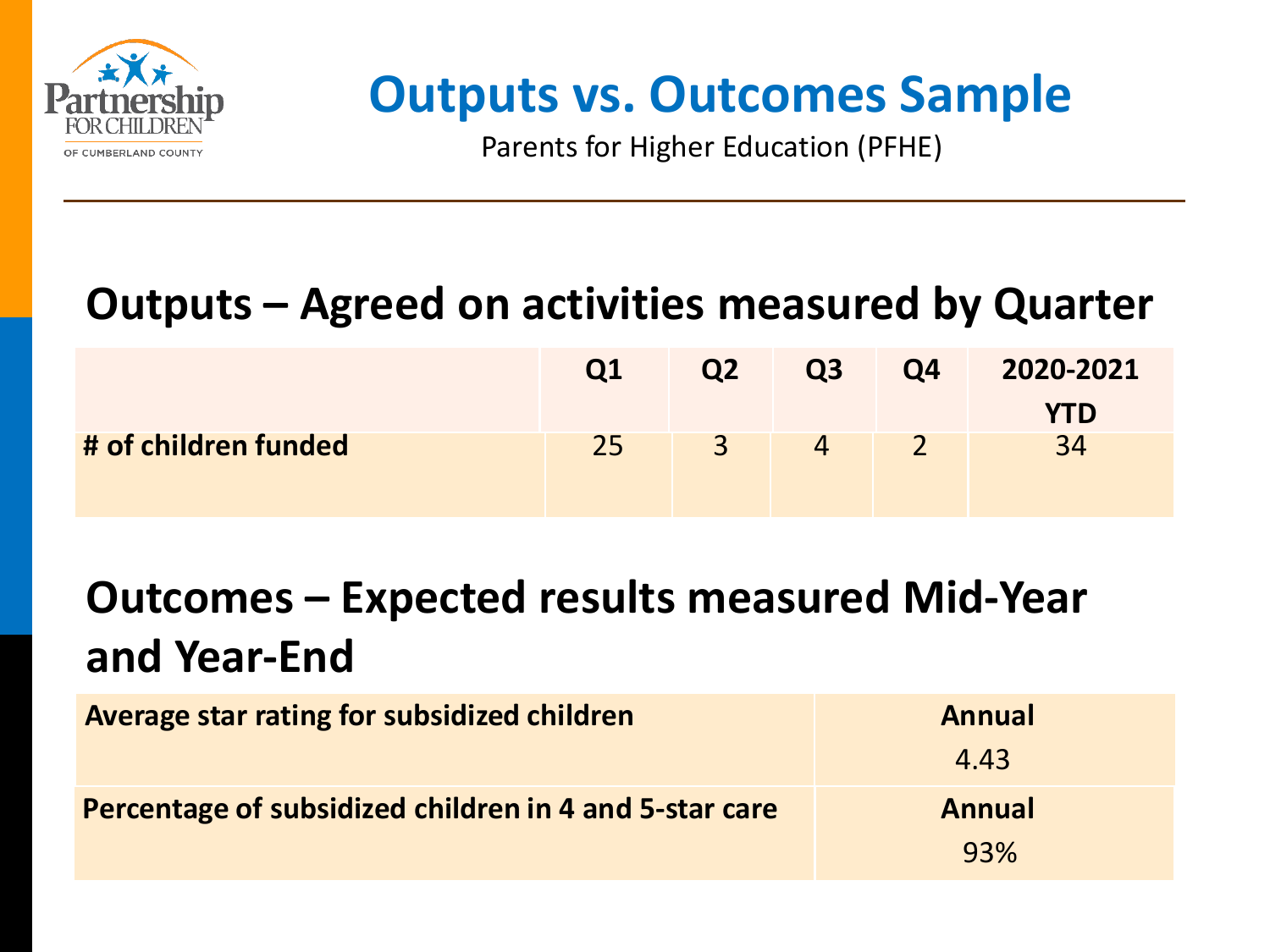

#### **Quarterly Report**

|     | <b>Target Report: 07-20-2021</b>                                                                            |                                                                                                                                                                                                               |                                                            |    |    |                                           |                                     |  |  |
|-----|-------------------------------------------------------------------------------------------------------------|---------------------------------------------------------------------------------------------------------------------------------------------------------------------------------------------------------------|------------------------------------------------------------|----|----|-------------------------------------------|-------------------------------------|--|--|
|     | This report provides details for targets assigned to the selected contract(s) for the period<br>specified.  |                                                                                                                                                                                                               |                                                            |    |    |                                           |                                     |  |  |
|     |                                                                                                             | DSP-89-009 (PCONTR26): FTCC Child Care Scholarships                                                                                                                                                           |                                                            |    |    |                                           |                                     |  |  |
|     |                                                                                                             |                                                                                                                                                                                                               | 07/01/2020 to 06/30/2021                                   |    |    |                                           |                                     |  |  |
| No. | <b>Measurable</b><br>Output/Outcome                                                                         | <b>Measurement</b>                                                                                                                                                                                            | <b>Records Entered</b>                                     |    |    | Percent<br>Target Actual of Target<br>Met | <b>Progress</b><br>Toward<br>Target |  |  |
|     |                                                                                                             | PROGRAM IMPLEMENTATION (OUTPUTS) 5/9 (55%)                                                                                                                                                                    |                                                            |    |    |                                           |                                     |  |  |
| 4   | 3.1 # of Children Receiving<br><b>TANF Eligible Child Care</b><br><b>Subsidies or Vouchers</b><br>(TRGT348) | Measured as count of<br>unique clients for the<br>following services:<br>• SRV51 (Active): 3.1 # of<br><b>Children Receiving TANF</b><br>Eligible Child Care Subsidies<br>or Vouchers [Participant:<br>Child] | # Service Records<br>Entered:<br>· Children (SRV51):<br>34 | 30 | 34 | 113.33%                                   | <b>Exceeded</b>                     |  |  |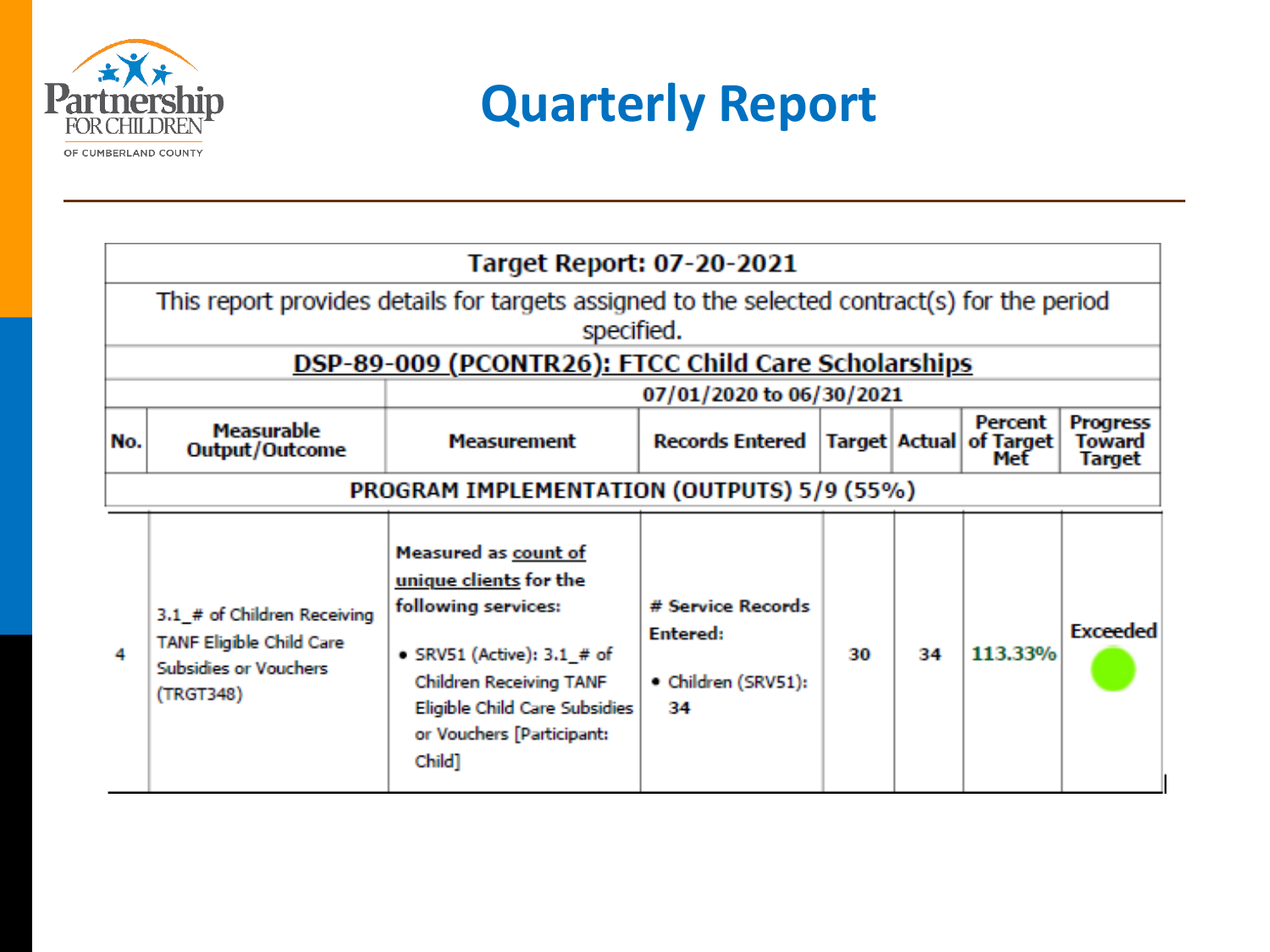

## **Quality Assurance Report Sample**

OF CUMBERLAND COUNTY

|                    |                       |                                          |                                                                                                                                                                                                                                | <b>Quality Assurance Report</b> |                     |  |              |
|--------------------|-----------------------|------------------------------------------|--------------------------------------------------------------------------------------------------------------------------------------------------------------------------------------------------------------------------------|---------------------------------|---------------------|--|--------------|
|                    |                       |                                          | Results from investigation into missing data. Contract Number: FTCC Child Care Scholarships PCONTR26. Checked validity for all data                                                                                            |                                 |                     |  |              |
|                    |                       |                                          |                                                                                                                                                                                                                                | July 01, 2020 - June 30, 2021   |                     |  |              |
|                    | <b>Client Details</b> | Intake Date Child Care Facilities        | 3.1 # of Children Receiving TANF Eligible 3.1 Child Care Subsidies or Vouchers - e 3.1 Child Care Subsidies or Vouchers - e 3.1 Child Care Subsidies or Vouchers - e 3.1 Child Care Subsidies or Vouchers - e 3.1 Child Care S |                                 | <b>Service Data</b> |  | <b>Total</b> |
| <b>Name and ID</b> |                       | CHILDCARE NETWORK #109 (PDCDPRO          |                                                                                                                                                                                                                                |                                 |                     |  |              |
|                    | 8/1/2020<br>8/1/2020  | BORDEAUX CREATIVE SCHOOL (PDCDPF         |                                                                                                                                                                                                                                |                                 |                     |  |              |
|                    | 8/1/2020              | BORDEAUX CREATIVE SCHOOL (PDCDPF         |                                                                                                                                                                                                                                |                                 |                     |  |              |
|                    | 8/1/2020              | BORDEAUX CREATIVE SCHOOL (PDCDPF         |                                                                                                                                                                                                                                |                                 |                     |  |              |
|                    | 9/7/2020              | KINDERCARE LEARNING CENTERS LLC (        |                                                                                                                                                                                                                                |                                 |                     |  |              |
|                    | 3/15/2021             | KINDERCARE LEARNING CENTERS LLC (        |                                                                                                                                                                                                                                |                                 |                     |  |              |
|                    | 8/1/2020              | KINDERCARE LEARNING CENTERS LLC (        |                                                                                                                                                                                                                                |                                 |                     |  |              |
|                    | 8/1/2020              | KINDERCARE LEARNING CENTERS LLC (        |                                                                                                                                                                                                                                |                                 |                     |  |              |
|                    | 8/1/2020              | KINDERCARE LEARNING CENTERS LLC (        |                                                                                                                                                                                                                                |                                 |                     |  |              |
|                    | 5/3/2021              | KINDERCARE LEARNING CENTERS LLC (        |                                                                                                                                                                                                                                |                                 |                     |  |              |
|                    | 8/1/2020              | KINDERCARE LEARNING CENTERS LLC (        |                                                                                                                                                                                                                                |                                 |                     |  |              |
|                    | 8/1/2020              | KINDERCARE LEARNING CENTERS LLC (        |                                                                                                                                                                                                                                |                                 |                     |  |              |
|                    | 10/15/2020            | KINDERCARE LEARNING CENTERS LLC (        |                                                                                                                                                                                                                                |                                 |                     |  |              |
|                    | 10/15/2020            | KINDERCARE LEARNING CENTERS LLC (        |                                                                                                                                                                                                                                |                                 |                     |  |              |
|                    | 8/1/2020              | KINDERCARE LEARNING CENTERS LLC (        |                                                                                                                                                                                                                                |                                 |                     |  |              |
|                    | 3/11/2021             | TRINITY CHILD CARE II (PDCDPROG373       |                                                                                                                                                                                                                                |                                 |                     |  |              |
|                    | 3/11/2021             | TRINITY CHILD CARE II (PDCDPROG373       |                                                                                                                                                                                                                                |                                 |                     |  |              |
|                    | 8/1/2020              | MIDDLE CREEK CREATIVE SCHOOL (PDC        |                                                                                                                                                                                                                                |                                 |                     |  |              |
|                    | 8/1/2020              | TRINITY CHILD CARE II (PDCDPROG373       |                                                                                                                                                                                                                                |                                 |                     |  |              |
|                    | 4/1/2021              | MS CAROLYN'S CHILD CARE (PDCDPROD        |                                                                                                                                                                                                                                |                                 |                     |  |              |
|                    | 8/1/2020              | MS CAROLYN'S CHILD CARE (PDCDPROD        |                                                                                                                                                                                                                                |                                 |                     |  |              |
|                    | 8/1/2020              | NEW BEGINNING'S ACADEMY & YOUTH D        |                                                                                                                                                                                                                                |                                 |                     |  |              |
|                    | 8/1/2020              | KINDERCARE LEARNING CENTERS LLC (        |                                                                                                                                                                                                                                |                                 |                     |  |              |
|                    | 11/2/2020             | MIDDLE CREEK CREATIVE SCHOOL (PDC        |                                                                                                                                                                                                                                |                                 |                     |  |              |
|                    | 8/1/2020              | MIDDLE CREEK CREATIVE SCHOOL (PDC        |                                                                                                                                                                                                                                |                                 |                     |  |              |
|                    | 8/1/2020              | ME MOM DAY CARE (PPROG962)               |                                                                                                                                                                                                                                |                                 |                     |  |              |
|                    | 8/1/2020              | KINDERCARE LEARNING CENTERS LLC (        |                                                                                                                                                                                                                                |                                 |                     |  |              |
|                    | 1/1/2021              | PANDA DAY CARE & CREATIVE SCHOOL         |                                                                                                                                                                                                                                |                                 |                     |  |              |
|                    | 1/1/2021              | PANDA DAY CARE & CREATIVE SCHOOL         |                                                                                                                                                                                                                                |                                 |                     |  |              |
|                    | 2/8/2021              | KINDERCARE LEARNING CENTERS LLC (        |                                                                                                                                                                                                                                |                                 |                     |  |              |
|                    | 8/1/2020              | <b>BUILDING BLOCKS EARLY EDUCATION C</b> |                                                                                                                                                                                                                                |                                 |                     |  |              |
|                    | 8/1/2020              | PANDA DAY CARE & CREATIVE SCHOOL         |                                                                                                                                                                                                                                |                                 |                     |  |              |
|                    | 8/1/2020              | PANDA DAY CARE & CREATIVE SCHOOL         |                                                                                                                                                                                                                                |                                 |                     |  |              |
|                    | 8/1/2020              | PANDA DAY CARE & CREATIVE SCHOOL         |                                                                                                                                                                                                                                |                                 |                     |  |              |
| (Total)            |                       |                                          | 34                                                                                                                                                                                                                             |                                 |                     |  | 102          |

*If you do not know how to use the Quality Assurance Report, or you find incorrect information, please contact staff!*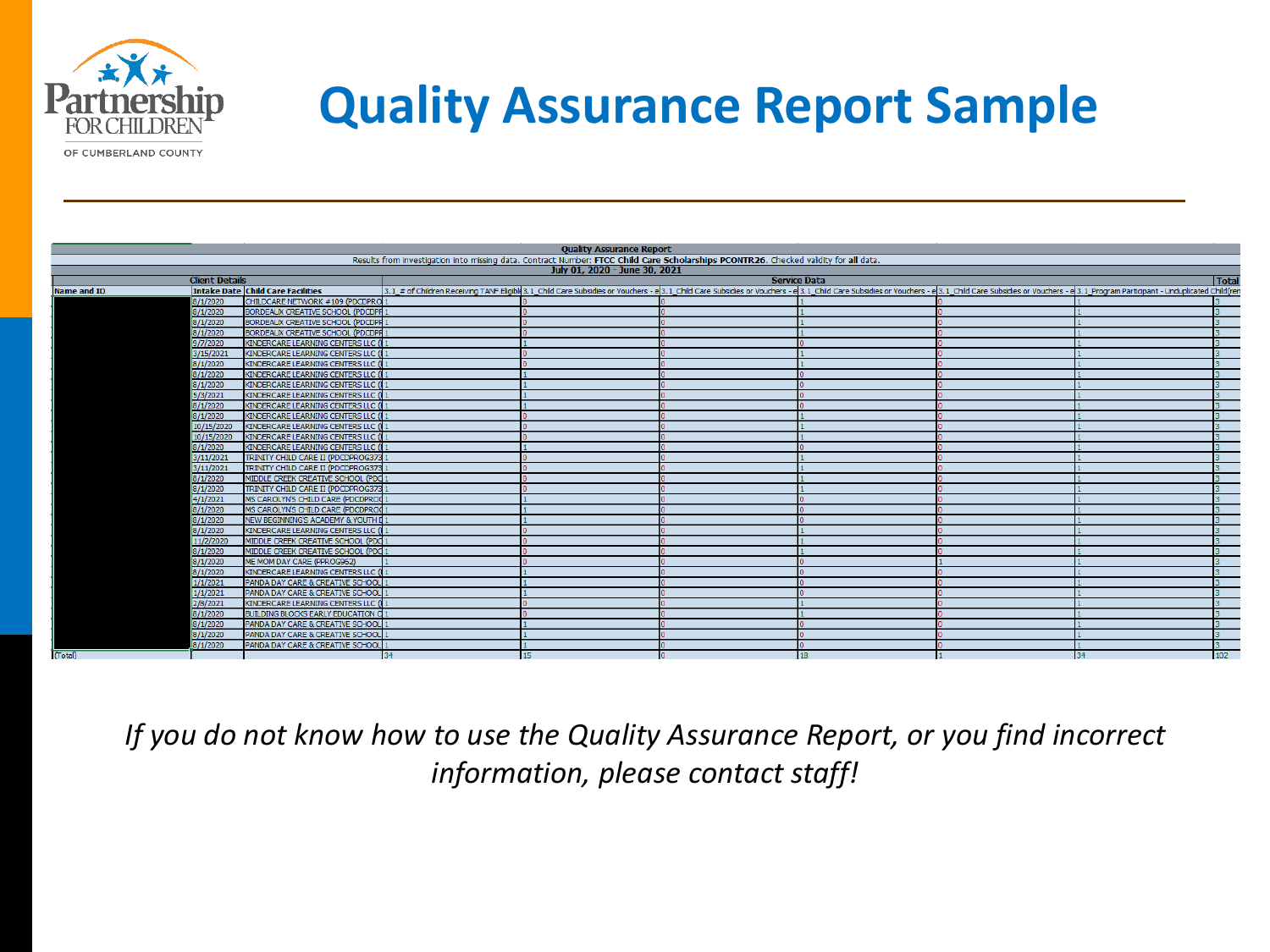



#### **• GEMS & Non-GEMS users, please send all** documentation via email to your assigned Quality Assurance Specialist.

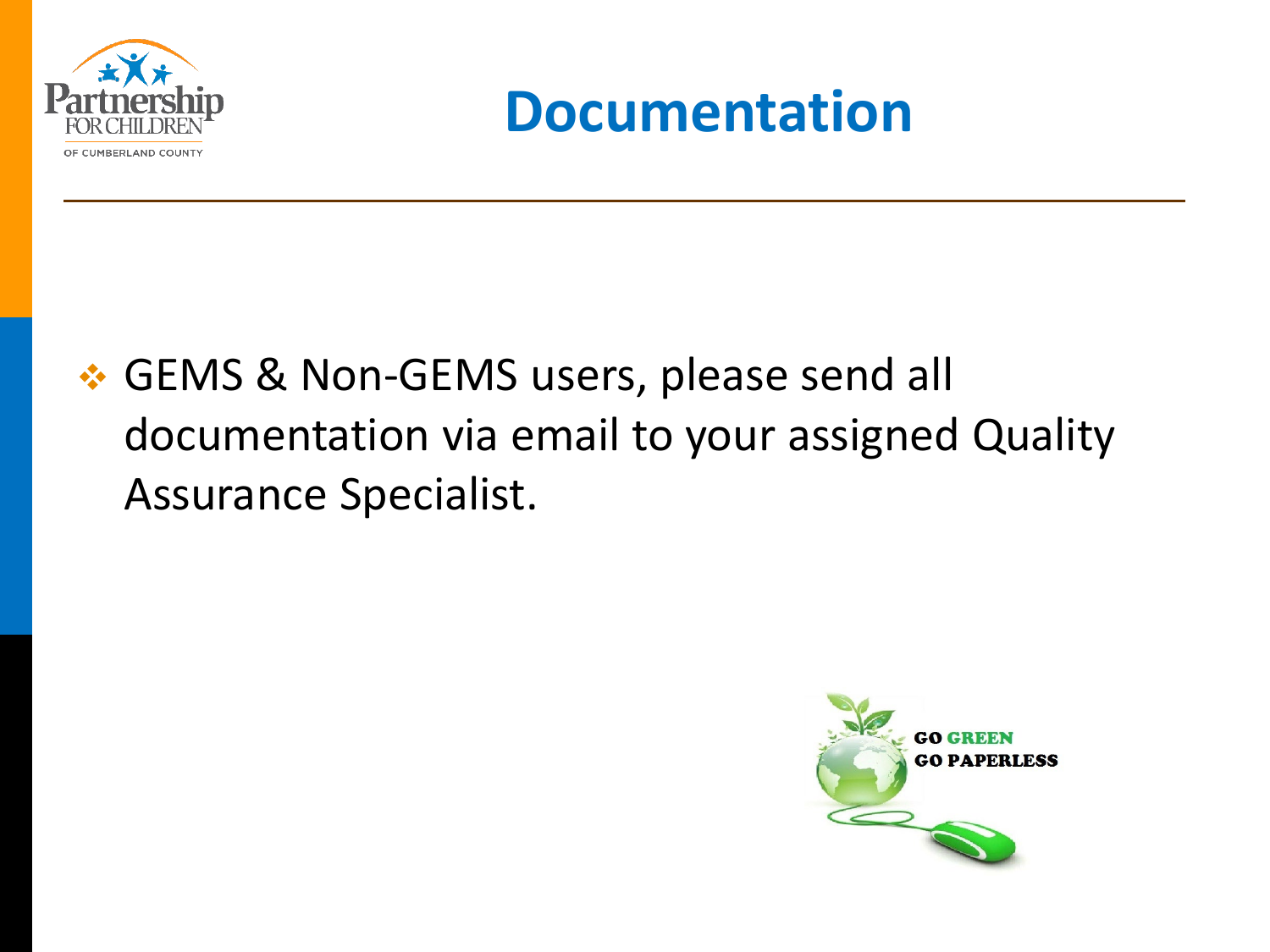

# **Formal Site Visit/Monitoring**

- $\cdot$  Each activity from FY 2020-21 received the signed copy of the Formal Site Visit Monitoring Report. Quality Assurance Staff will be reaching out to you on follow-up items, which will be incorporated into Desktop Monitoring as applicable.
- ◆ What to Plan for at your Site Visit:
	- Date selection options via Doodle poll and final selection by **August 31st**.
	- Advance questions will be sent for completion **prior** to the visit.
	- A percentage of service records and related documentation to be reviewed as applicable.
	- Discussion on successes and barriers to implementing your program.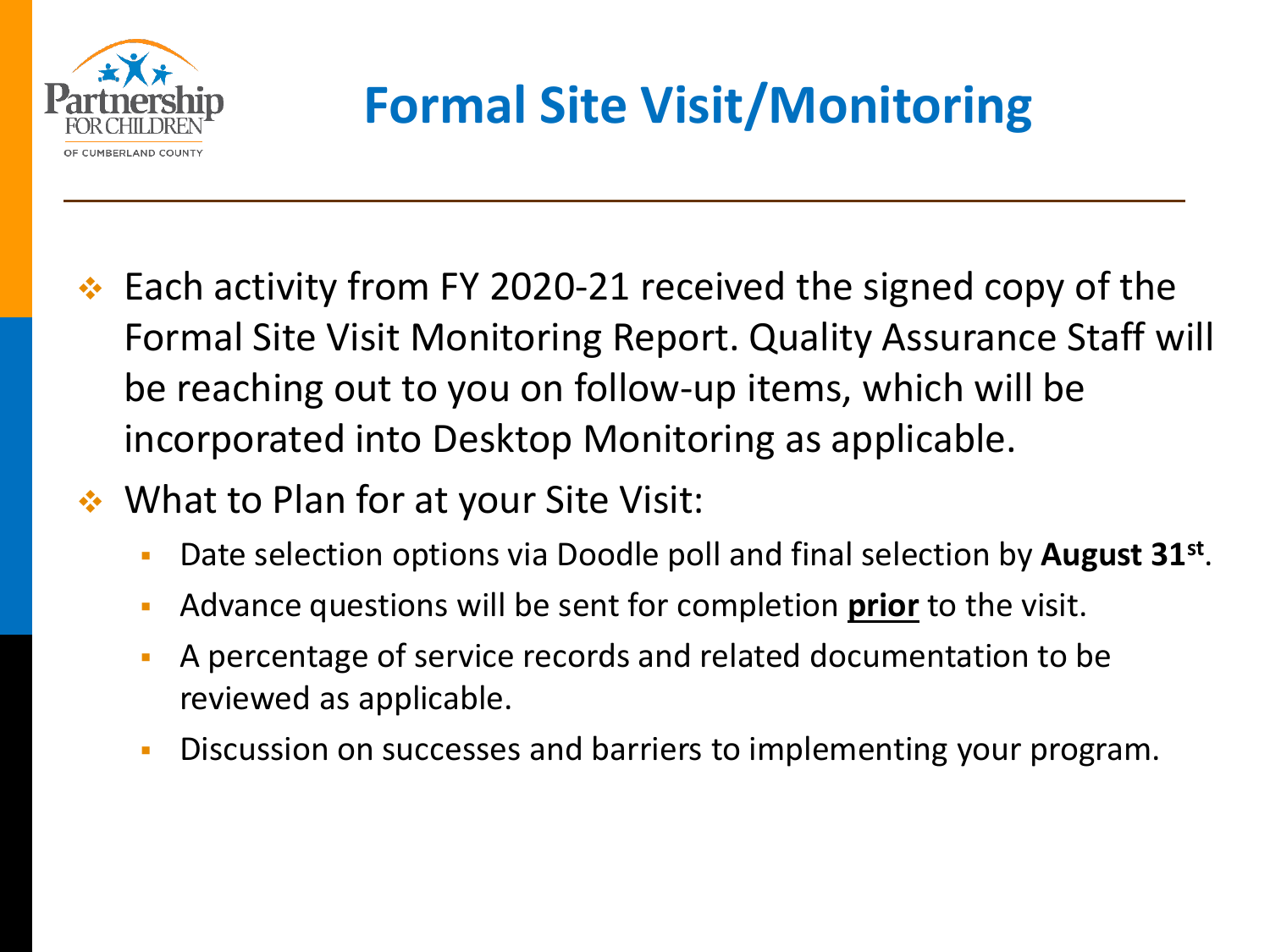

### **Services and Support**

- **Example 1:** Let us know what services your Quality Assurance staff can help you with to be successful in implementing your program/activity.
- Ask for help **before** reports are due, including additional training in how to use GEMS if needed. We can provide 1:1 training for staff if needed.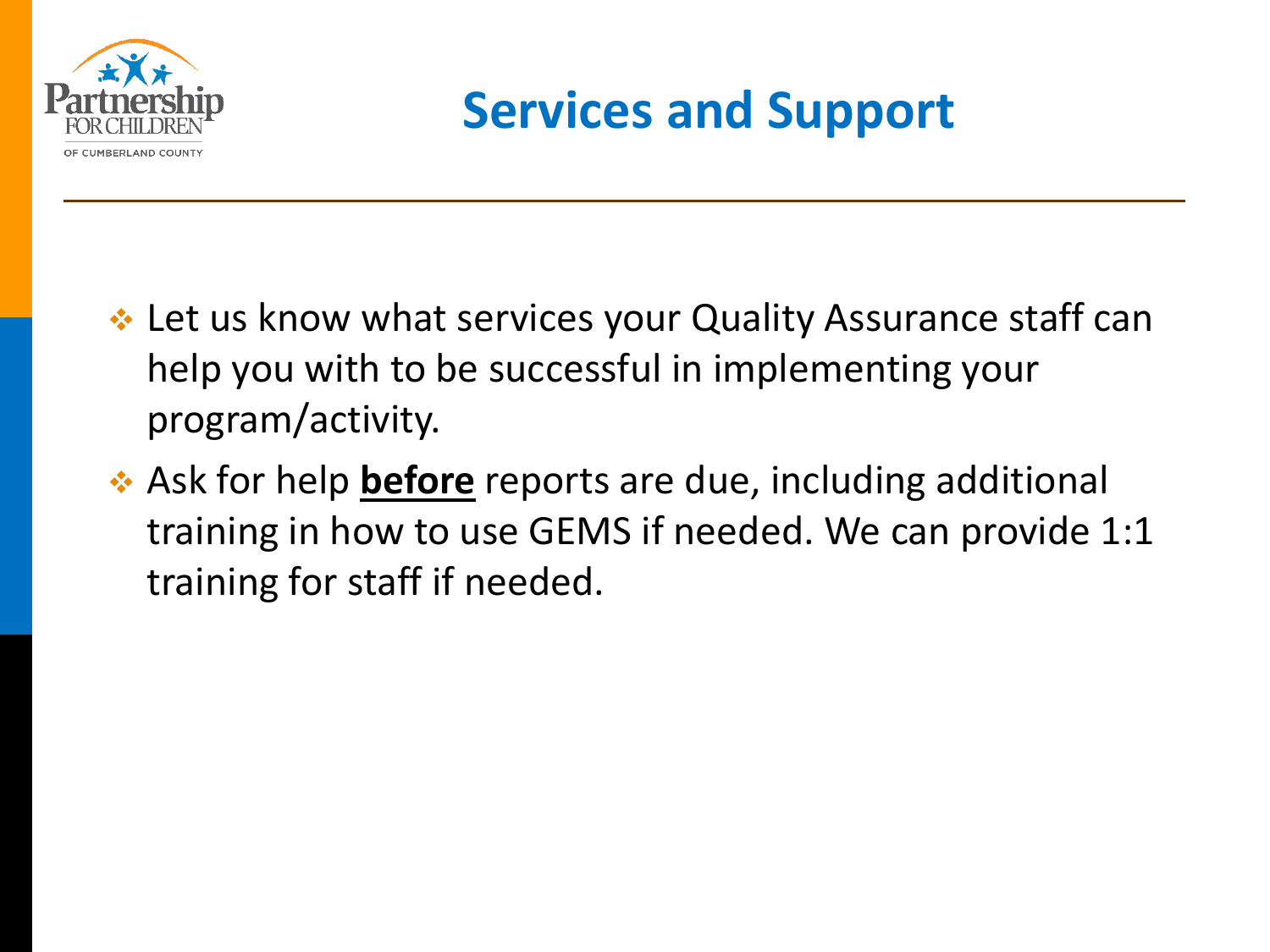

## **Annual Impact Report**

- Your narratives and success stories are **VERY** important for both annual reporting and in telling the story of the work we all do through Impact Reports.
- ◆ P&E will review everything submitted in the prior year and consider whether additional information is needed from a DSP. If additional information is needed, a request will be sent by **September 30th** and will be due by **October 15th with your 1st Quarter report**.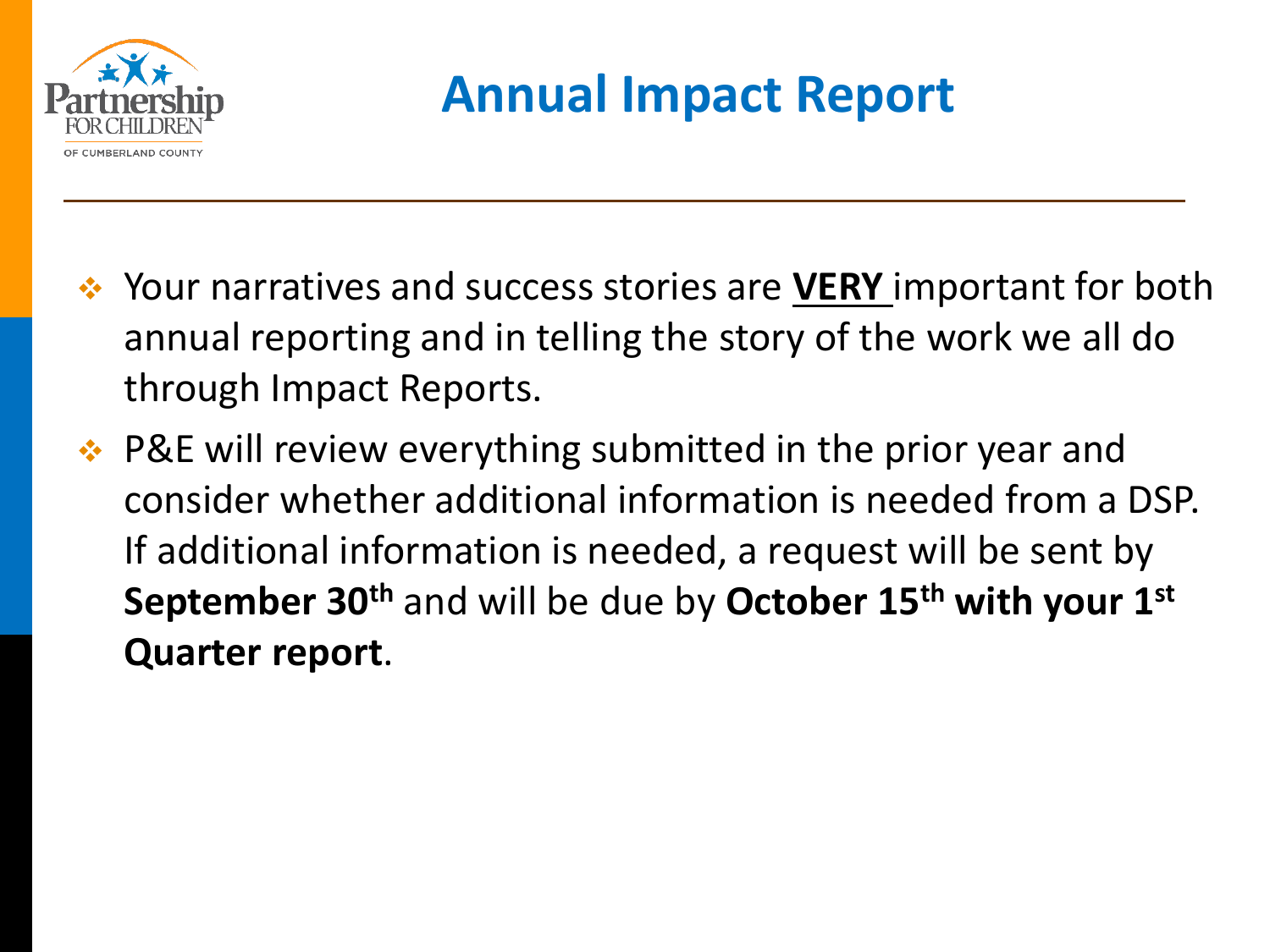

# MOSAIC / GEMS Update

- The existing contract expired on 6/30/21
- We signed an extension to give us time to develop an updated Scope of Work for the new contract due by 9/30/21
- A needs assessment by the MOSAIC team is expected early in the fall.
- We intend to create a datamart where multiple data system input will help us track services across programs.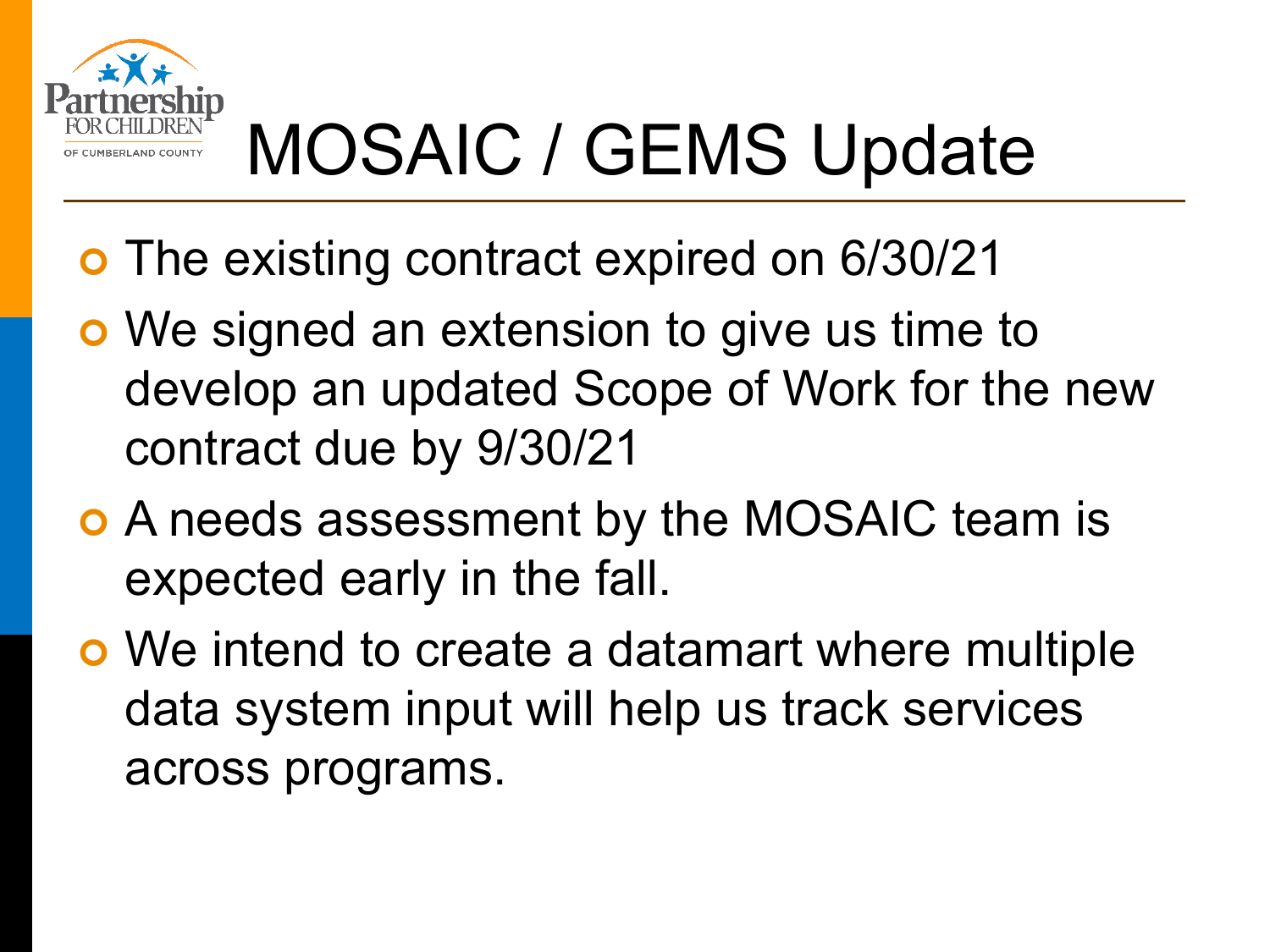

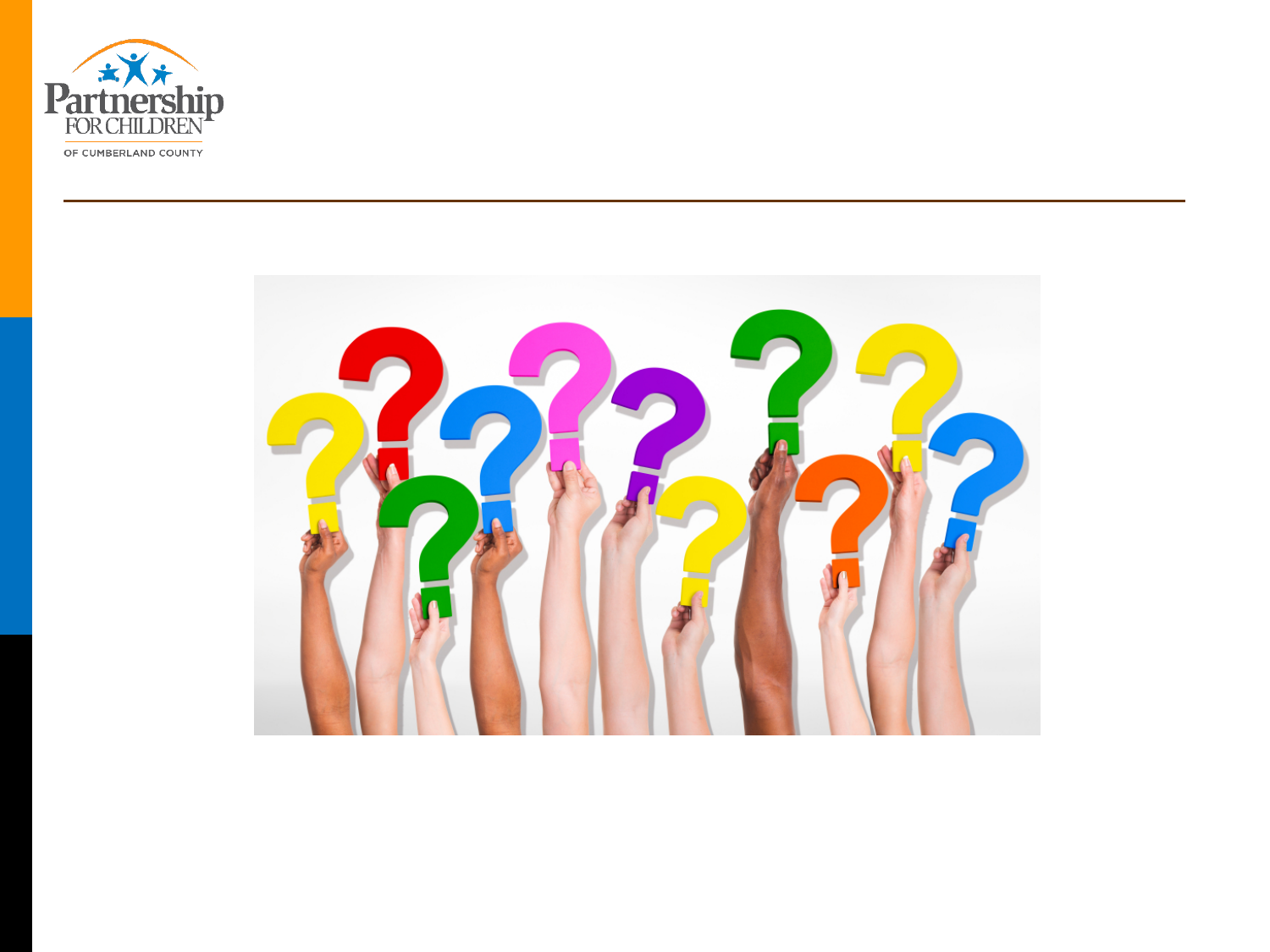